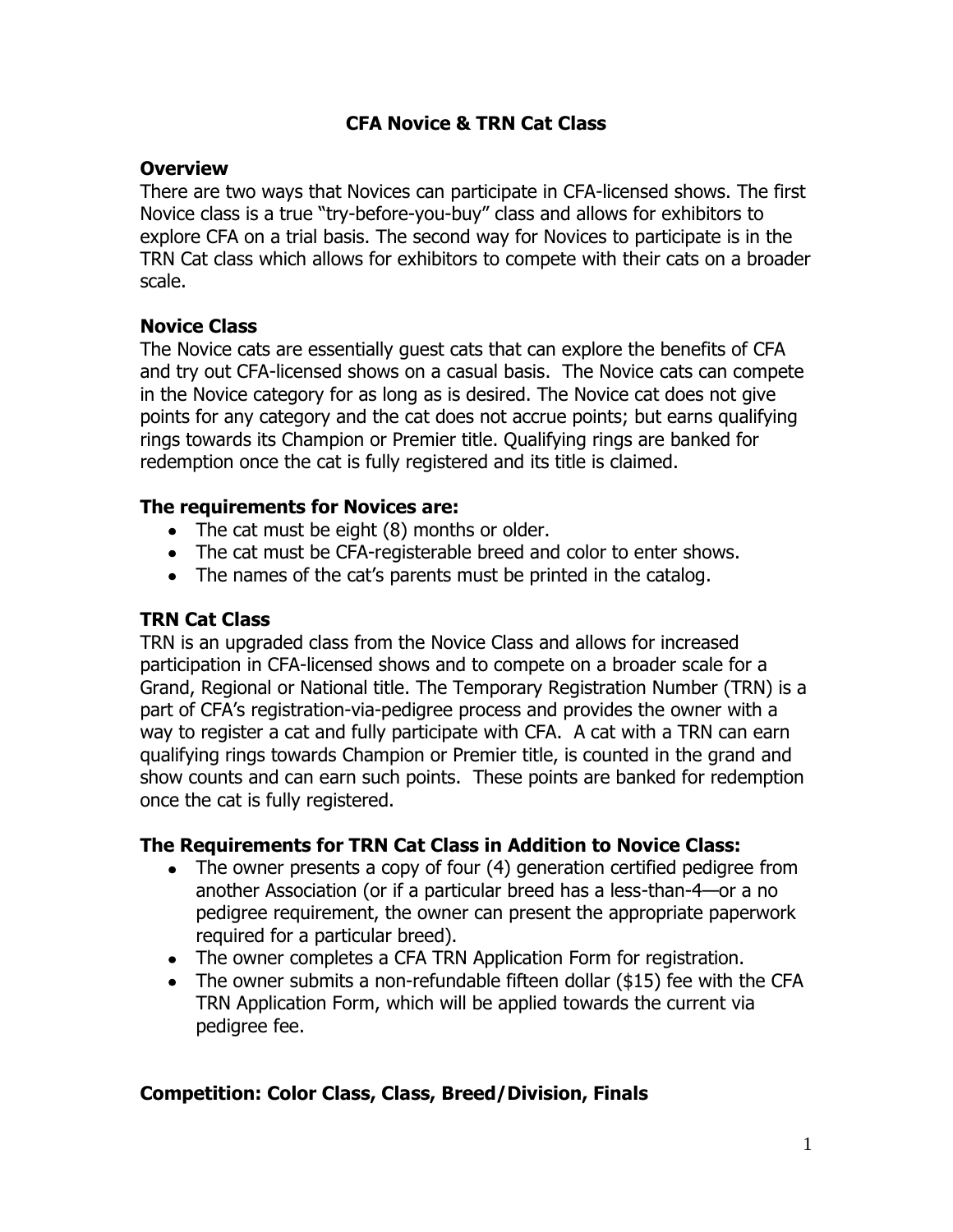The Novice cats are noted as Novice in the show catalog and in the Judge's Book as Novice.

TRN cats are noted based on their status as Open, Champion/Premier, Grand Champion/Grand Premier in the show catalog and in the Judge's book as Champion/Premier or Grand Champion/Grand Premier.

Novices compete within the Novice class in their color class and in their sex/ gender group (blue/red/yellow ribbons) for that breed. These qualifying rings are counted for Novices towards Champion/Premier title and they are banked for a period of three (3) years.

TRN cats compete within the class based on their status as any other CFA registered cat in their color class and in their sex/gender group (blue/red/yellow ribbons) for that breed. These qualifying rings are counted for TRN Opens towards Champion/Premier title and they are banked for a period of three (3) years.

Novices/TRN cats compete (black/white ribbons) in the color class regardless of sex/ gender.

Novices/TRN cats compete for Best and Second Best of Breed (brown/orange ribbons).

TRN Opens will compete for the Best Champion/Best Premier of the breed or division (purple ribbon) and for CH/PR placements at Champion/Premier finals. Awarded grand points are banked for TRN cats for a period of three (3) years.

Novices/TRN cats compete for top 10 or if applicable, top 15 placements in finals. Awarded show points are banked for a TRN cat for a period of thirty (30) days.

#### **Purchasing the TRN**

There are three ways to purchase the TRN for a Novice who is registered in another association.

1. When an owner of the Novice enters a cat as Novice in the show, the owner notifies the entry clerk and indicates on a CFA-licensed show entry form that they would like to participate in the TRN Cat Class. The Entry clerk will assign a TRN for the Novice and transfers the Novice from the Novice class to the Open class in the entry program once a copy of the pedigree and the CFA TRN Application Form is received by the entry clerk. A non-refundable TRN application fee will be assessed at the same time as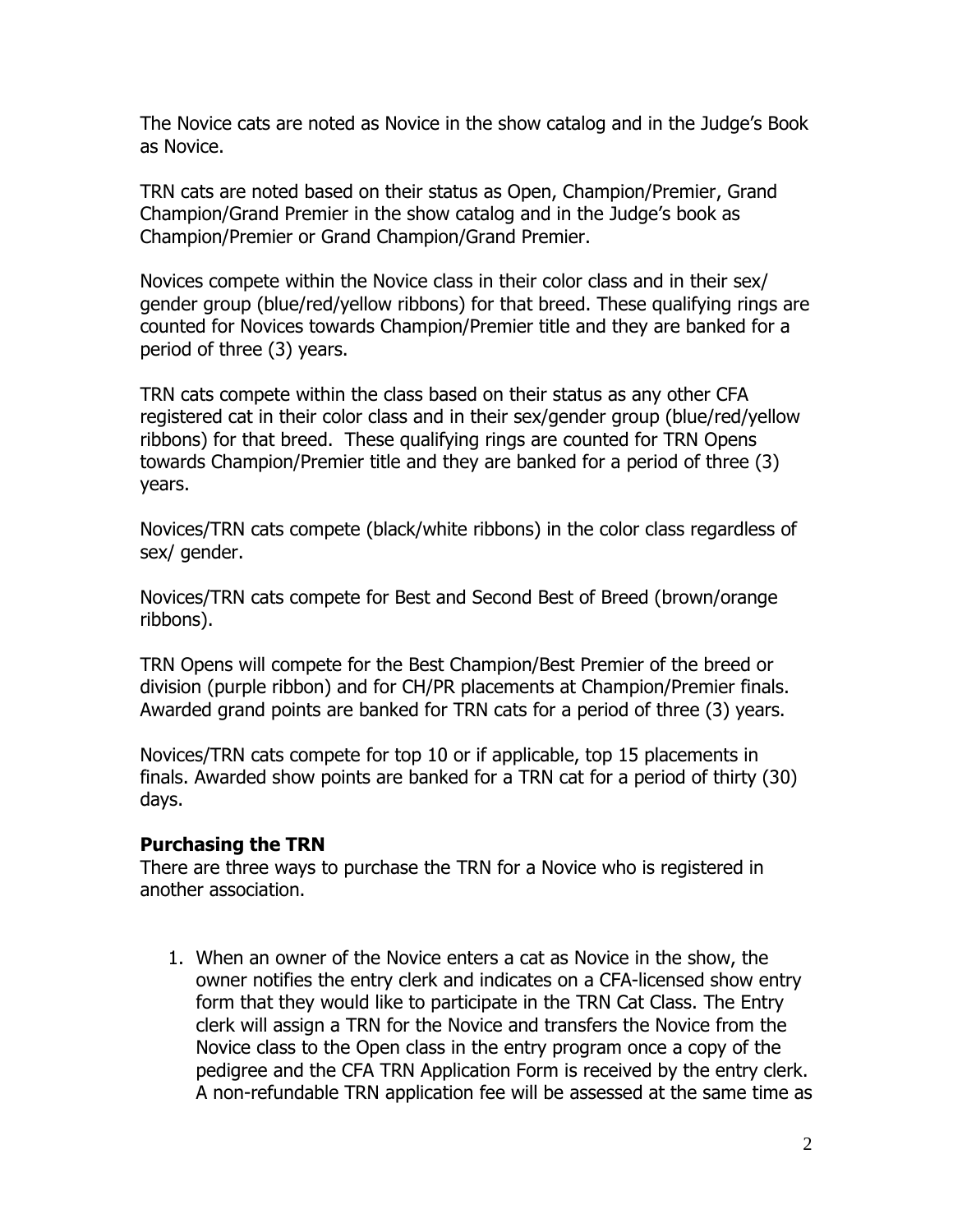the regular entry fee. It is the Entry Clerk's responsibility to forward the pedigree, TRN application fee and TRN form to the Master Clerk before the start of the show.

- 2. The owner of the entered Novice can request a TRN at the show hall prior to the start of the show. The owner must give a copy of the pedigree, the CFA TRN Application Form and submit the non-refundable \$15 fee to the Master Clerk. The Master Clerk will assign a TRN for the Novice and transfers the Novice from the Novice class to the Open class as any other catalog transfer.
- 3. The third way to receive a TRN is to start the official via pedigree registration with CFA by submitting all registration papers and via pedigree fee to Central Office prior to the show. Central Office will email the TRN to the owner upon request.

There are no mid-show transfers allowed from Novice class to Open Class.

The TRN is valid for thirty (30) days and the owner can enter the TRN cat in shows during that time frame. The owner cannot obtain a second TRN after the TRN has expired as there is only a one temporary number allowed per cat. The TRN can be extended only by Central Office if the registration via pedigree process has begun with CFA and the full details for permanent registration have been submitted to Central Office.

The TRN includes the date as part of the number to indicate when the thirty (30) day limit begins. Central Office will update a web page about TRN Cats. Listed on that page is the cats' name, breed and color, TRN and effective dates.

## **Entering the Show with an Existing TRN**

The owner of the cat with a TRN must enter the cat into correct class based on the cat's status: Open, Champion/Premier or Grand Champion/Grand Premier. Champion/Premier title must be claimed according the CFA show rules before a cat can be entered as Champion/Premier or Grand Champion/Grand Premier.

If a cat with a TRN is entered into the show, the Entry clerk needs to check the validity of TRN number from the CFA TRN Cat web page, which is updated by Central Office. Entry Clerks should not accept entries that are beyond the thirty (30) day limit.

Clubs will pay the CFA entry surcharge fee for all entries including Novices.

## **Common practice with TRN at Show Hall and Central Office**

The Master Clerk will include **TRN Opens** in the Grand point count and show count for cats whose owners have provided a copy of the pedigree, the CFA TRN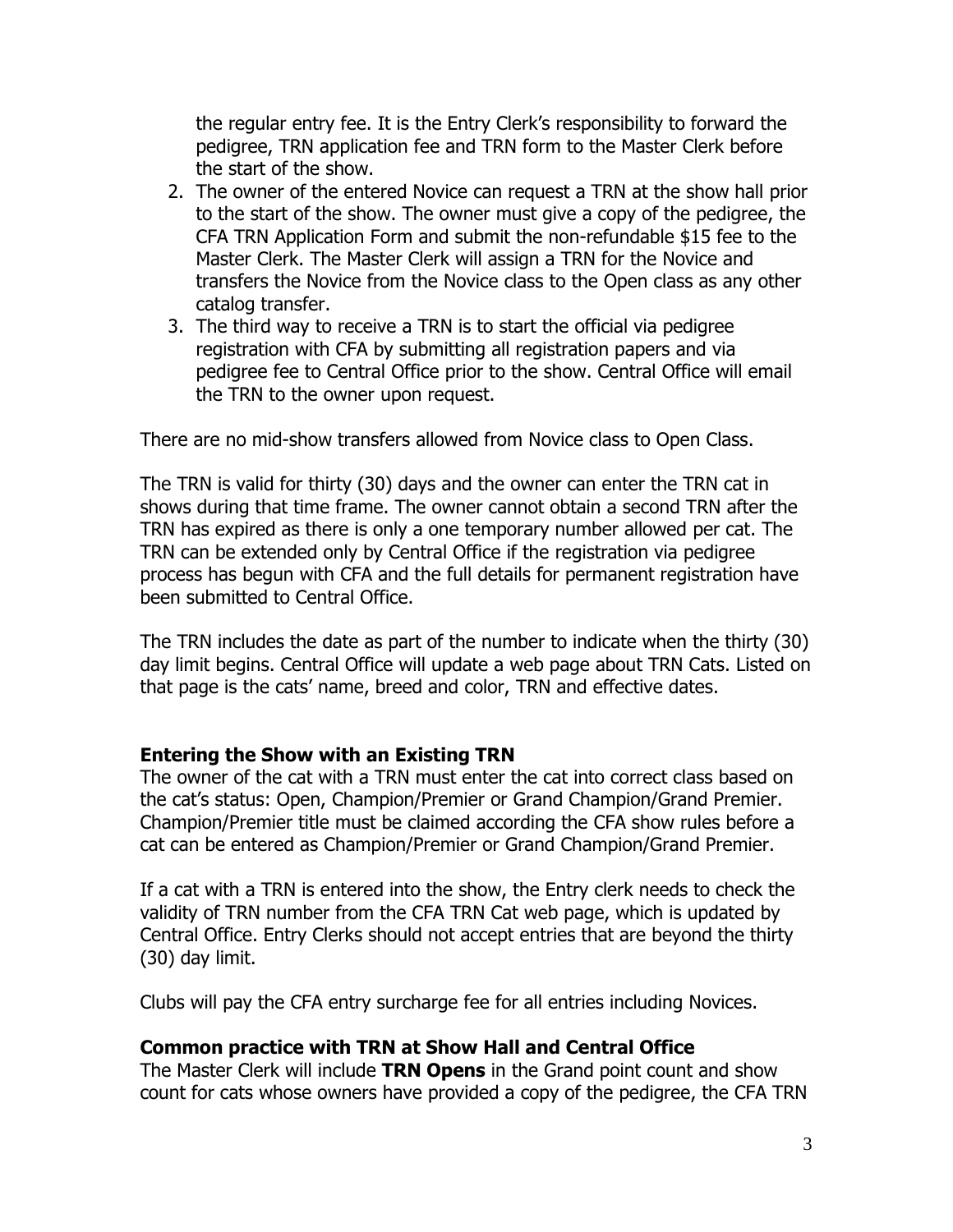Application Form and the \$15 processing fee to the Master Clerk prior to the start of the show.

TRN's purchased at previous shows or a TRN issued by Central Office are counted without required paperwork because an Entry Clerk or Central Office has previously checked the validity of the TRN and that the cat is entered in the correct class. Central Office will void points from any cat shown with a TRN that is beyond the thirty (30) day limit and remove the cat from the count, unless Central Office has extended the validity of a TRN.

A copy of the pedigree, the CFA TRN Application Form with the new TRN's purchased at the show, and the \$15 processing fee, must be stapled together and placed in the CFA show package. Central Office will conduct an initial review of the pedigree to determine eligibility so that the cat can continue to compete at CFA-licensed shows.

If the initial review of the pedigree is approved based on CFA's Rules of Registration, Central Office will send the owner a **"Welcome to CFA"** packet which includes directions on how to complete the cat's via pedigree registration and claim its titles.

If the 4 generation pedigree is unacceptable based on registration rules, Central Office will rescind the TRN and notify the owner that the cat cannot compete in CFA. No points are banked for a cat.

## **Via Pedigree Registration**

A four (4) generation pedigree is approved by CFA for TRN. The TRN is part of the via pedigree registration process. A non-refundable \$15 processing fee is applied towards the standard registration via pedigree fee.

Since a TRN is valid for thirty (30) days, the owner must begin the registration via pedigree process during that time frame in order to continue showing with CFA. Central Office can extend the TRN validity only if the full requirements for permanent registration have been submitted to Central Office. In this case, the information will be reported on web page, so that Entry Clerks can verify the validity of the TRN and the cat's current status.

Registration via pedigree is done based on the registration rules for each breed and requirements vary based on the breed from a no pedigree requirement to an 8 generation pedigree requirement. However, if additional generations are not fulfilling the breed requirements, the registration via pedigree is not possible.